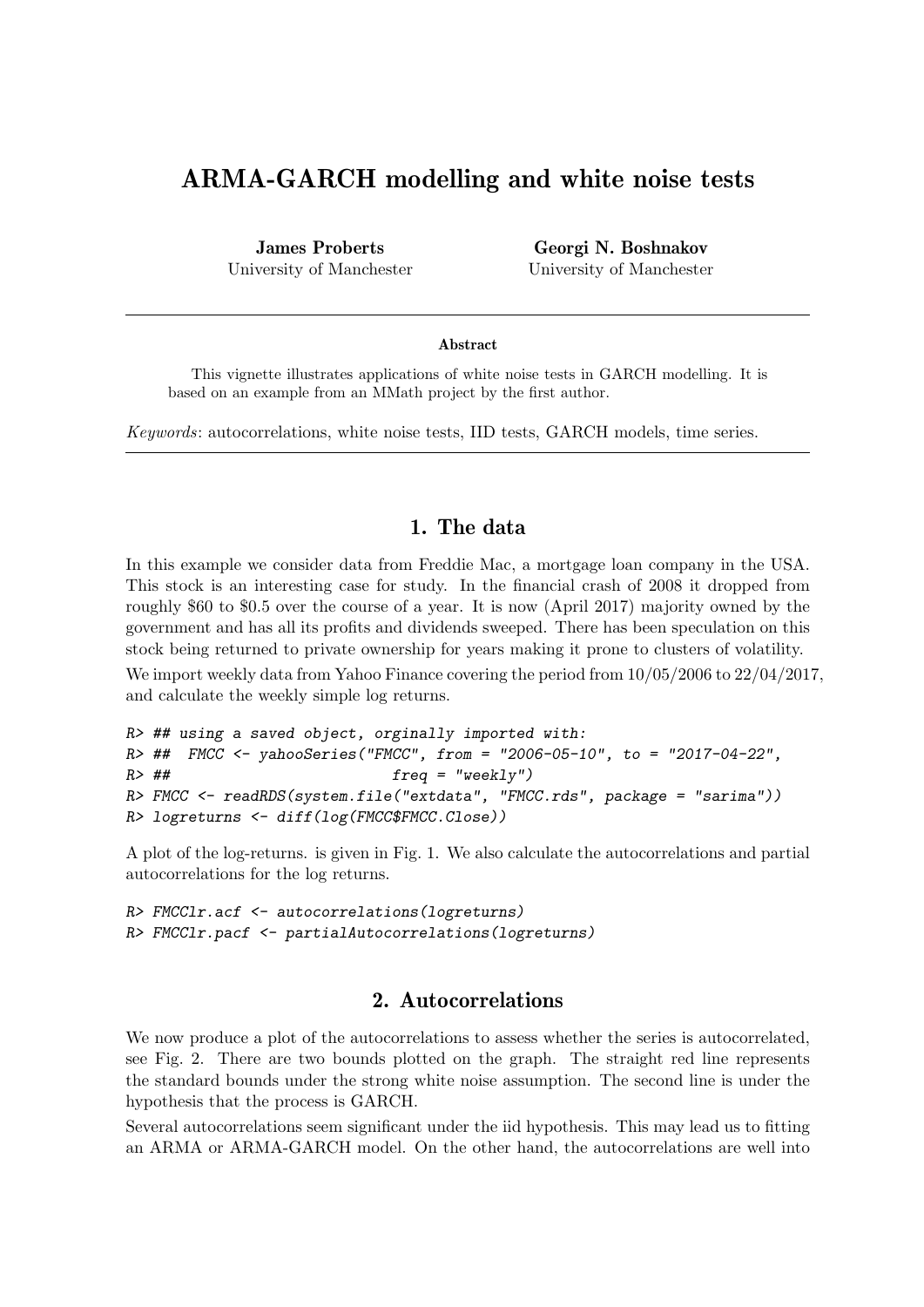R> plot(logreturns, type="l", main="Log-returns of FMCC")



**Log−returns of FMCC**

Figure 1: Log-returns of weekly log-returns of FMCC from 10 May 2006 to 22 Apr 2017.

the bands produced under the GARCH hypothesis, suggesting a pure GARCH model, without any ARMA terms. So, it matters on which test we base our decision.

The partial autocorrelation function can be used instead of the autocorrelations, with similar inferences, see Fig. 3.

### 3. Pormanteau tests

Routine portmanteau tests, such as Ljung-Box, also reject the IID hypothesis. Here we carry out IID tests using the method of Li-McLeod:

```
R> wntLM <- whiteNoiseTest(FMCClr.acf, h0 = "iid", nlags = c(5, 10, 20),
                          x = logreturns, method = "LiMcLeod")R> wntLM$test
```
ChiSq DF pvalue [1,] 37.18469 5 5.499929e-07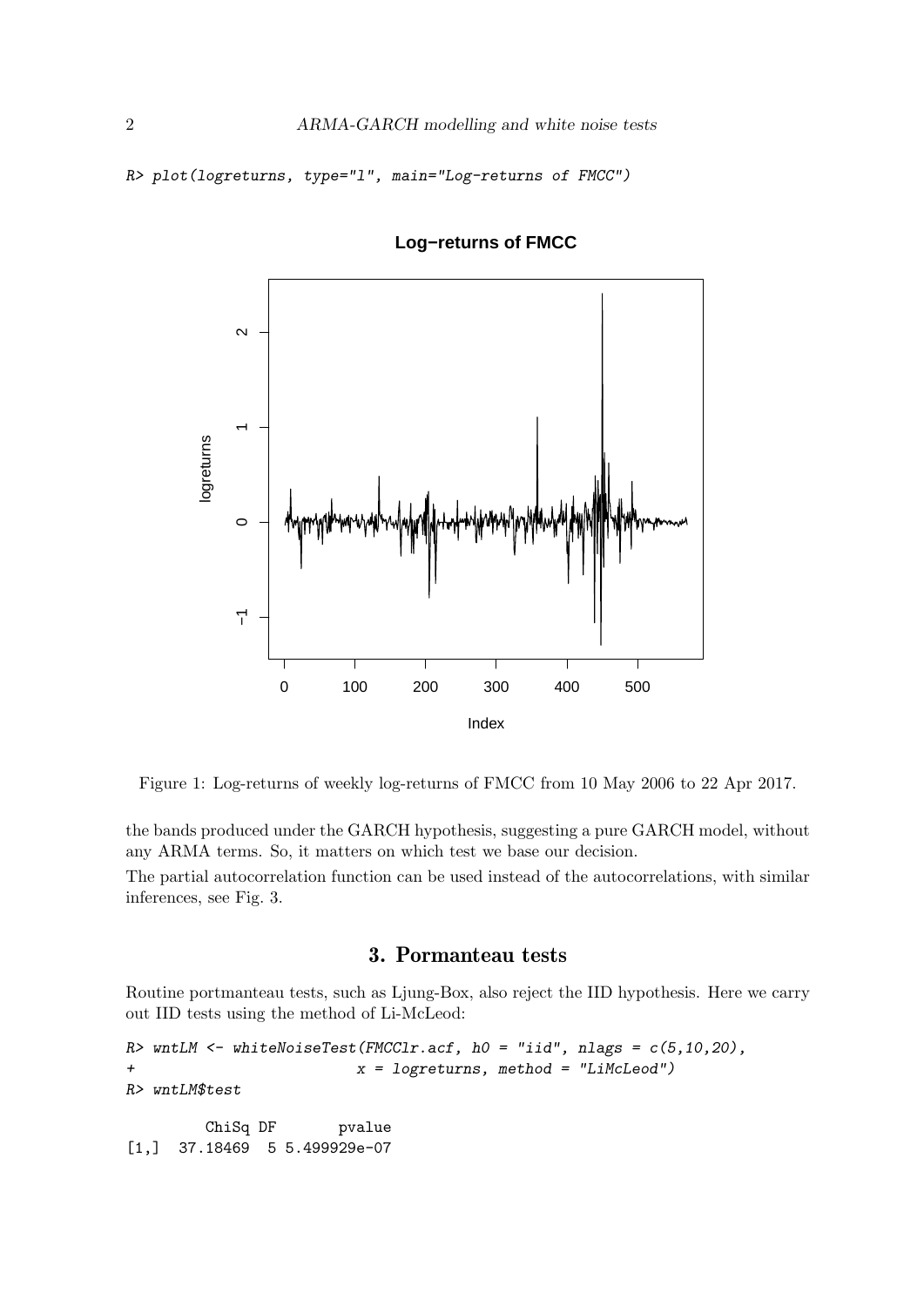```
R> plot(FMCClr.acf, data = logreturns)
```




Figure 2: Autocorrelation test of the log returns of FMCC

[2,] 76.99131 10 1.946524e-12 [3,] 103.19392 20 3.363466e-13 attr(,"method") [1] "LiMcLeod"

Small p-values lead to rejection of the null hypothesis at reasonable levels. Rejection of the null hypothesis is often taken to mean that the data are autocorrelated.

Let us test for fitting a GARCH-type model by using the following code which has the weaker assumption that the log returns are GARCH. Let us change the null hypothesis to "garch" (one possible weak white noise hypothesis):

```
R> wntg <- whiteNoiseTest(FMCClr.acf, h0 = "garch", nlags = c(5, 10, 15), x = logreturns)
R> wntg$test
```
h Q pval [1,] 5 4.338367 0.5017961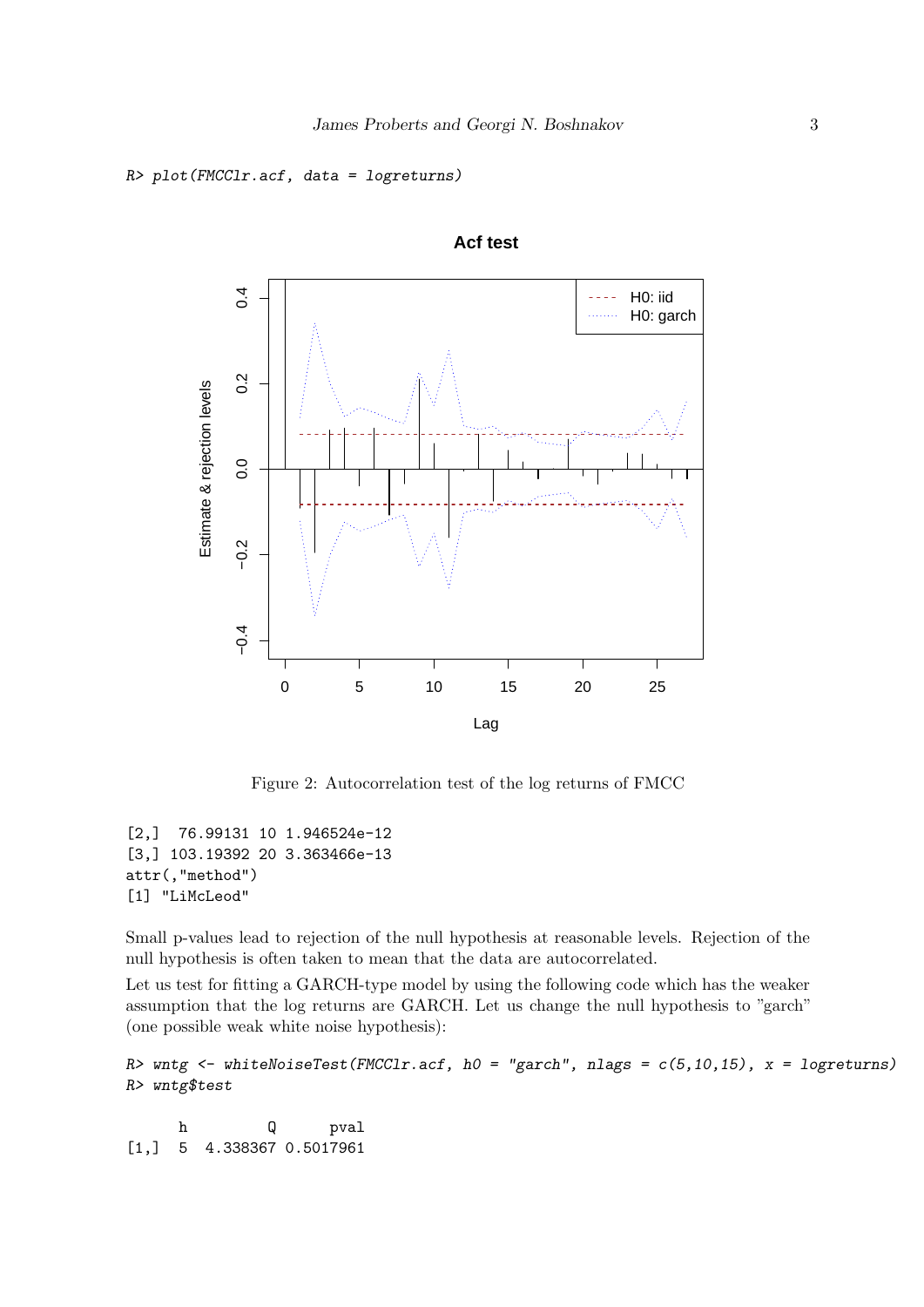```
R> plot(FMCClr.pacf, data = logreturns,
+ main="Partial Autocorrelation test of the log returns of FMCC")
```


**Partial Autocorrelation test of the log returns of FMCC**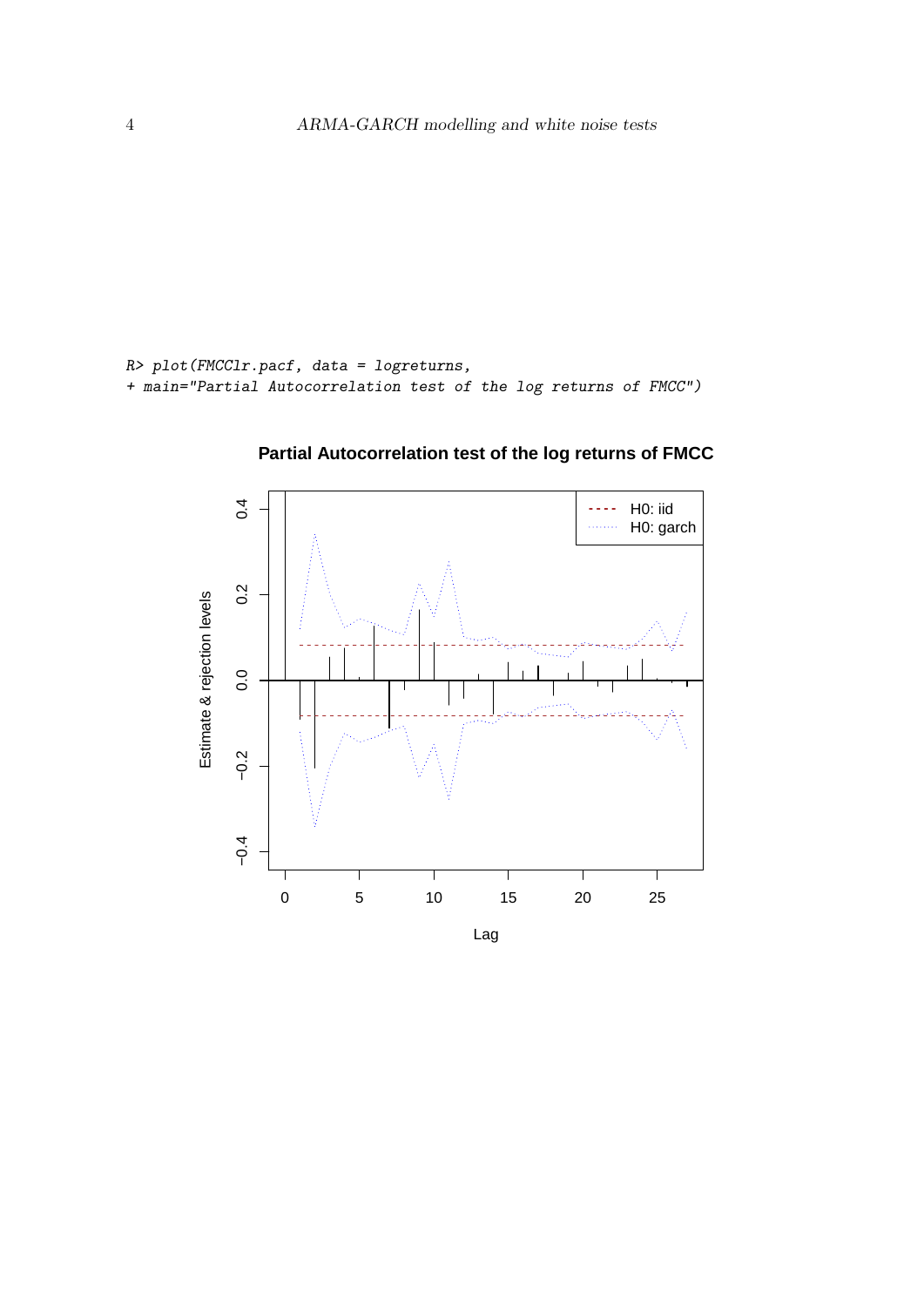[2,] 10 10.318035 0.4130480 [3,] 15 16.522535 0.3481985

The high p-values give no reason to reject the hypothesis that the log-returns are a GARCH white noise process. In other words, there is no need to ARMA modelling.

## 4. Fitting GARCH(1,1) models and their variants

Based on the discussion above, we go on to fit GARCH model(s), starting with a  $GARCH(1,1)$ model with Gaussian innovations.

```
R> fit1 <- garchFit(\tilde{c}garch(1,1), data = logreturns, trace = FALSE)
R> summary(fit1)
Title:
 GARCH Modelling
Call:
 garchFit(formula = "garch(1, 1), data = logreturns, trace = FALSE)Mean and Variance Equation:
 data \degree garch(1, 1)<environment: 0x55d86c5bcba8>
 [data = logreturns]
Conditional Distribution:
 norm
Coefficient(s):
     mu omega alpha1 beta1
0.006865 0.001658 1.000000 0.328690
Std. Errors:
based on Hessian
Error Analysis:
       Estimate Std. Error t value Pr(>|t|)
mu 0.0068650 0.0031504 2.179 0.02933 *
omega 0.0016580 0.0005068 3.271 0.00107 **
alpha1 1.0000000 0.1452152 6.886 5.72e-12 ***
beta1 0.3286902 0.0797419 4.122 3.76e-05 ***
---
Signif. codes: 0 '***' 0.001 '**' 0.01 '*' 0.05 '.' 0.1 ' ' 1
Log Likelihood:
 450.174 normalized: 0.789779
```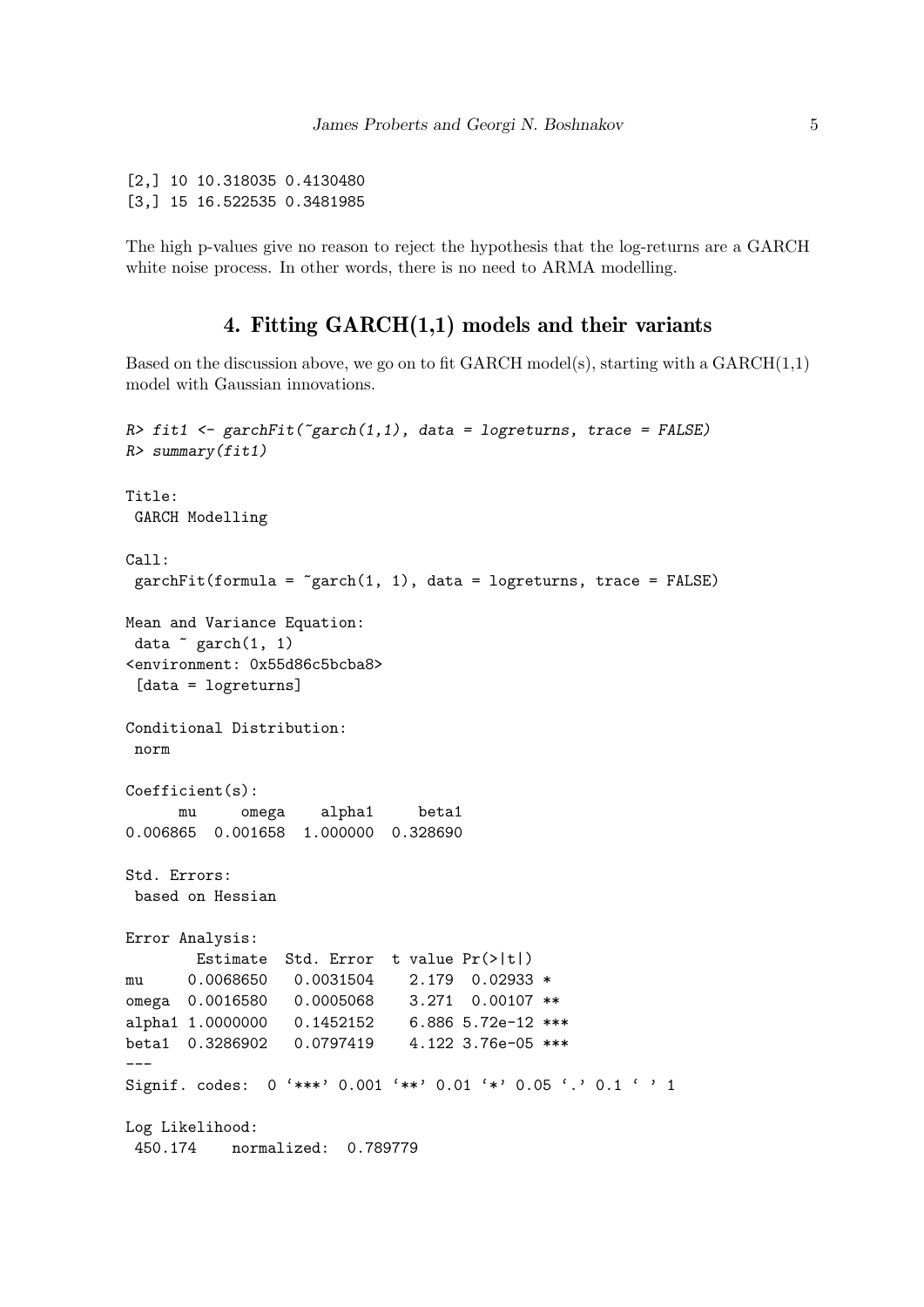```
Description:
 Thu Feb 24 07:33:56 2022 by user: georgi
```

```
Standardised Residuals Tests:
```

|                                           |       |                  | Statistic p-Value |            |
|-------------------------------------------|-------|------------------|-------------------|------------|
| Jarque-Bera Test                          | R     | Chi^2            | 900.8757          | 0          |
| Shapiro-Wilk Test                         | R.    | W                | 0.9106544 0       |            |
| Ljung-Box Test                            | R     | Q(10)            | 13.256            | 0.2097087  |
| Ljung-Box Test                            | R     | Q(15)            | 22.14342          | 0.104098   |
| Ljung-Box Test                            | R     | Q(20)            | 33.05104          | 0.03330812 |
| Ljung-Box Test                            | $R^2$ | Q(10)            | 5.628762          | 0.8454295  |
| Ljung-Box Test                            | $R^2$ | $\mathsf{Q}(15)$ | 5.999129          | 0.9797624  |
| Ljung-Box Test                            | $R^2$ | Q(20)            | 10.00362          | 0.9681062  |
| LM Arch Test                              | R.    | TR^2             | 5.275061          | 0.948155   |
| Information Criterion Statistics:         |       |                  |                   |            |
| AIC<br>BIC                                |       | SIC              | HQIC              |            |
| $-1.565523 -1.535027 -1.565621 -1.553624$ |       |                  |                   |            |

The diagnostics suggest that the standardised residuals and their squares are IID and that the ARCH effects have been accommodated by the model. Their distribution is clearly not Gaussian however (see the p-values for Jarque-Bera and Shapiro-Wilk Tests), so another conditional distribution can be tried.

Another possible problem is that  $\alpha_1 + \beta_1 > 0$ .

```
R> fit2 <- garchFit(\tilde{c}garch(1,1), cond.dist = c("sstd"), data = logreturns, trace = FALSE)
R> summary(fit2)
Title:
 GARCH Modelling
Call:
 garchFit(formula = "garch(1, 1), data = logreturns, cond. dist = c("sstd"),trace = FALSE)
Mean and Variance Equation:
 data \degree garch(1, 1)<environment: 0x55d86cfa1118>
 [data = logreturns]
Conditional Distribution:
 sstd
Coefficient(s):
```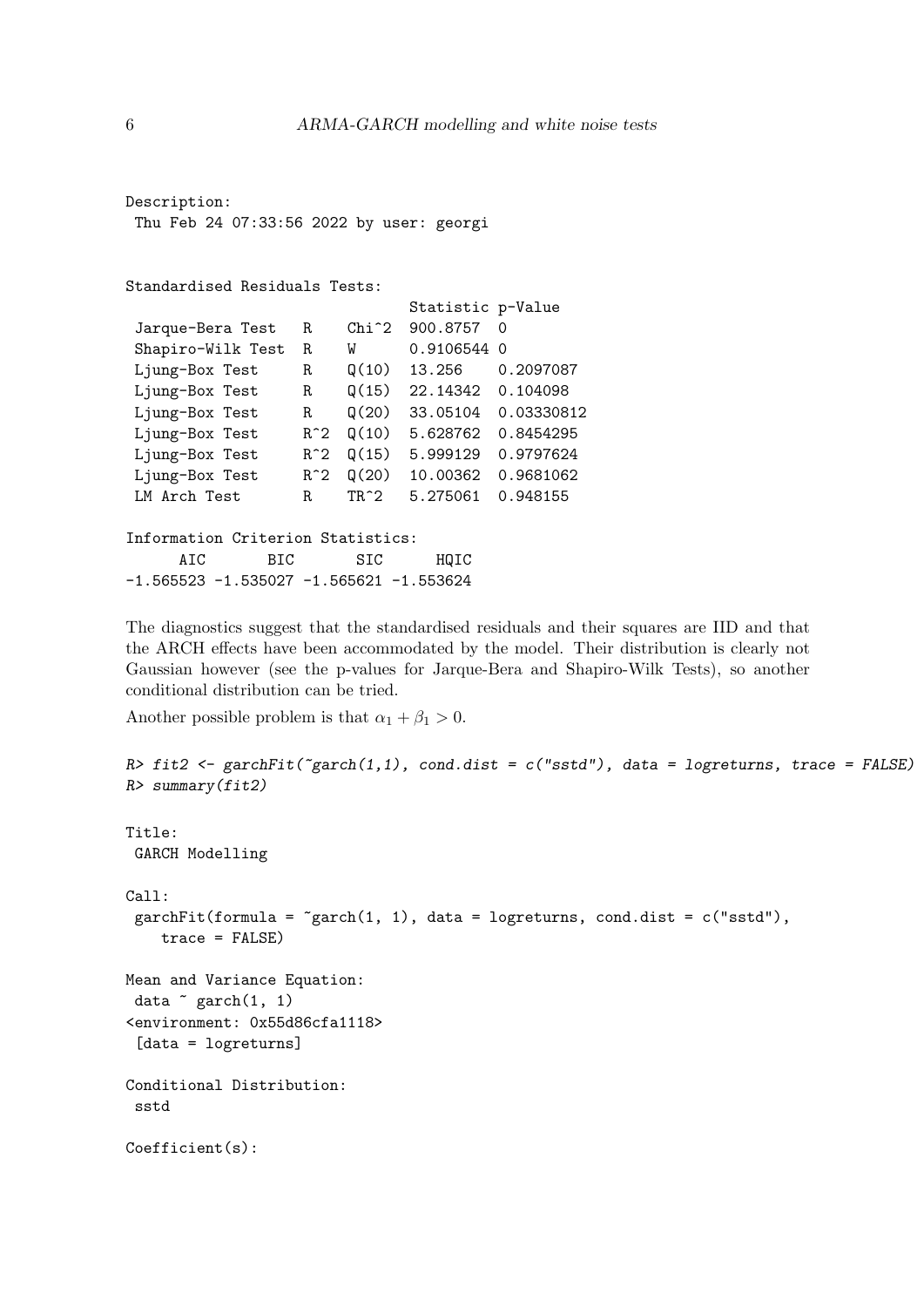```
mu omega alpha1 beta1 skew shape
0.0018471 0.0026688 1.0000000 0.4620442 0.9079459 2.4756751
Std. Errors:
based on Hessian
Error Analysis:
       Estimate Std. Error t value Pr(>|t|)
mu 0.001847 0.003229 0.572 0.56727
omega 0.002669 0.001177 2.268 0.02335 *
alpha1 1.000000 0.348326 2.871 0.00409 **
beta1 0.462044 0.099023 4.666 3.07e-06 ***
skew 0.907946 0.041135 22.072 < 2e-16 ***
shape 2.475675  0.228178  10.850 < 2e-16 ***
Signif. codes: 0 '***' 0.001 '**' 0.01 '*' 0.05 '.' 0.1 ' ' 1
Log Likelihood:
533.9942 normalized: 0.9368319
Description:
Thu Feb 24 07:33:57 2022 by user: georgi
Standardised Residuals Tests:
                            Statistic p-Value
Jarque-Bera Test R Chi<sup>^</sup>2 1470.473 0
Shapiro-Wilk Test R W 0.8957822 0
Ljung-Box Test R Q(10) 13.31602 0.2065354
Ljung-Box Test R Q(15) 22.268 0.100967
Ljung-Box Test R Q(20) 32.9703 0.03399478
Ljung-Box Test R<sup>^</sup>2 Q(10) 4.166199 0.9395381
Ljung-Box Test R^2 Q(15) 4.435145 0.9959247
Ljung-Box Test R<sup>^</sup>2 Q(20) 7.885447 0.9925989
LM Arch Test R TR^2 3.979765 0.9837988
Information Criterion Statistics:
     AIC BIC SIC HQIC
-1.852611 - 1.806868 - 1.852830 - 1.834764
```
The qq-plot of the standardised residuals, suggests that the fitted standardised skew-t conditional distribution is not good enough.

 $R$ > plot(fit2, which = 13)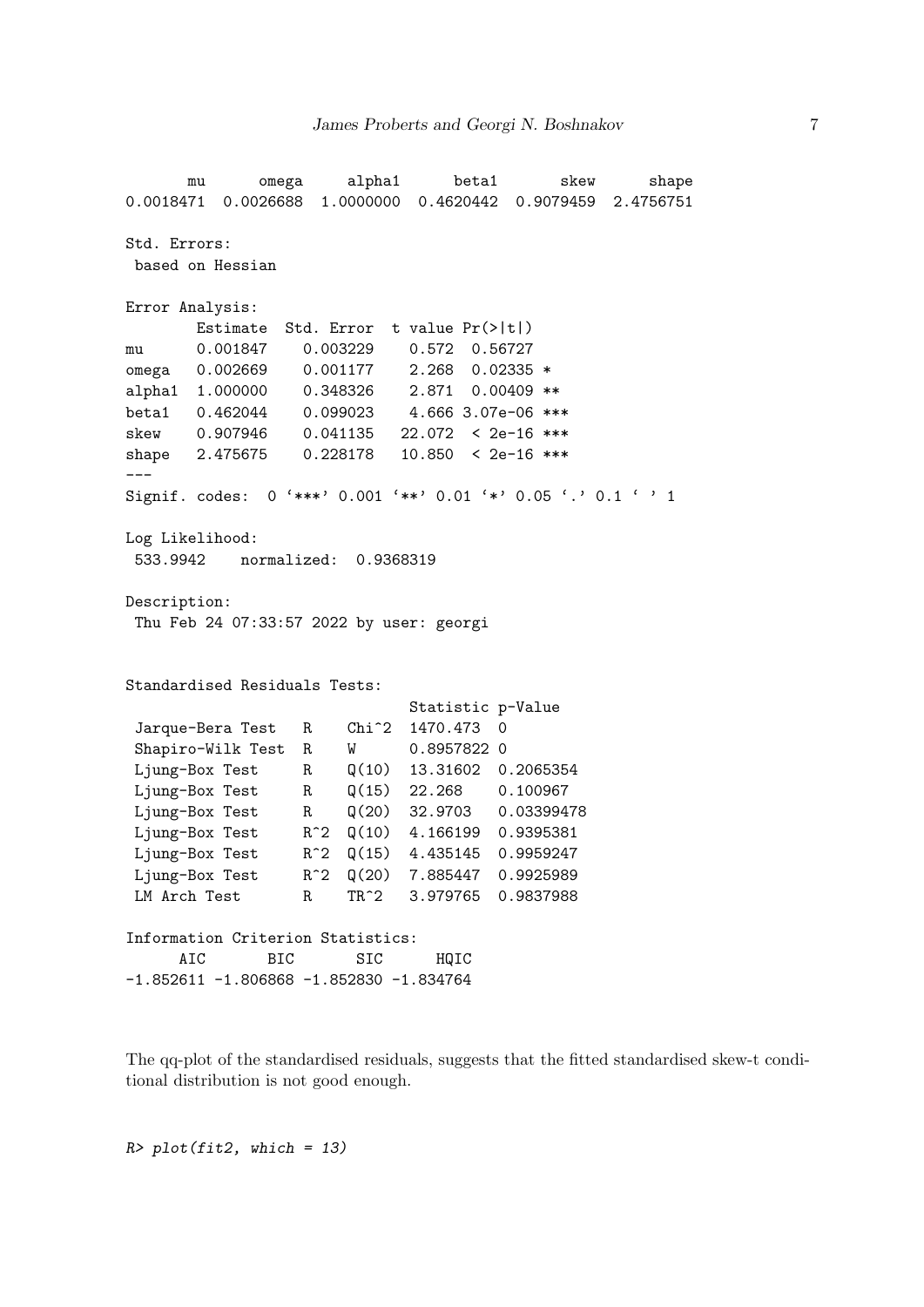

**qsstd − QQ Plot**

```
Theoretical Quantiles
```

```
R> fit3 <- garchFit("aparch(1,1), cond.dist = c("sstd"), data = logreturns, trace = FALSE)
R> summary(fit3)
```

```
Title:
```
GARCH Modelling

```
Call:
garchFit(formula = "aparch(1, 1), data = logreturns, cond.dist = c("sstd"),trace = FALSE)
Mean and Variance Equation:
data \degree aparch(1, 1)<environment: 0x55d87265d6f8>
 [data = logreturns]
Conditional Distribution:
sstd
Coefficient(s):
       mu omega alpha1 gamma1 beta1 delta
```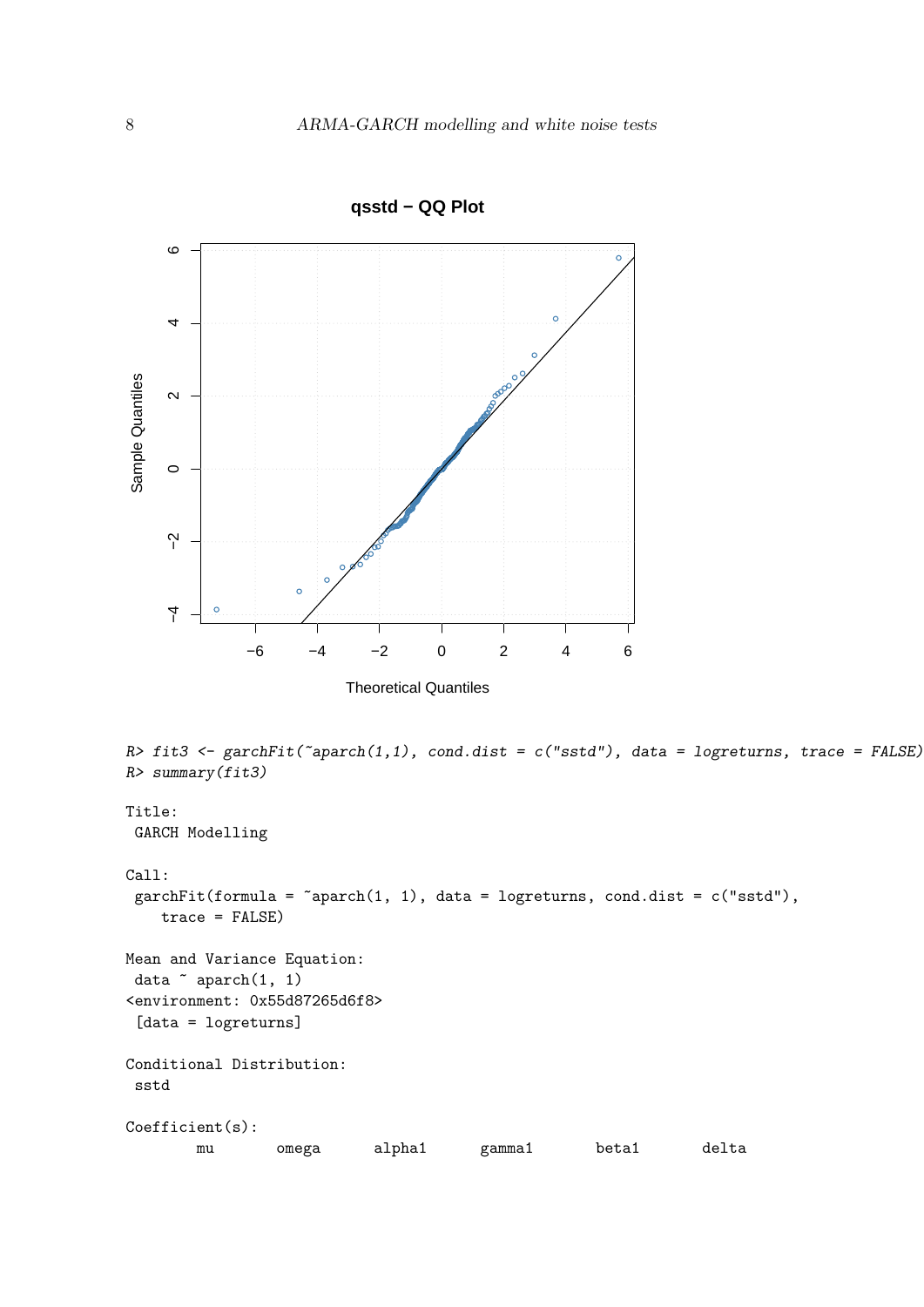0.0041452 0.0327264 0.2478499 -0.0418682 0.8087231 0.3198010 skew shape 0.9166215 2.0864552 Std. Errors: based on Hessian Error Analysis: Estimate Std. Error t value Pr(>|t|) mu 0.0041452 0.0004216 9.833 <2e-16 \*\*\* omega 0.0327264 0.0181558 1.803 0.0715 . alpha1 0.2478499 0.1271906 1.949 0.0513 . gamma1 -0.0418682 0.2213966 -0.189 0.8500 beta1 0.8087231 0.0542195 14.916 <2e-16 \*\*\* delta 0.3198010 0.2885047 1.108 0.2677 skew 0.9166215 0.0298303 30.728 <2e-16 \*\*\* shape 2.0864552 0.1228352 16.986 <2e-16 \*\*\* --- Signif. codes: 0 '\*\*\*' 0.001 '\*\*' 0.01 '\*' 0.05 '.' 0.1 ' ' 1 Log Likelihood: 521.1966 normalized: 0.91438 Description: Thu Feb 24 07:33:57 2022 by user: georgi Standardised Residuals Tests: Statistic p-Value Jarque-Bera Test R Chi<sup>^</sup>2 7441750 0 Shapiro-Wilk Test R W 0.04272342 0 Ljung-Box Test R Q(10) 1.257269 0.9995135 Ljung-Box Test R Q(15) 1.262074 0.9999987 Ljung-Box Test R  $Q(20)$  1.2943 1 Ljung-Box Test R<sup>^2</sup> Q(10) 0.0007368121 1 Ljung-Box Test R^2 Q(15) 0.0007430762 1 Ljung-Box Test R^2 Q(20) 0.0007511647 1 LM Arch Test R TR^2 6.813758 0.8696717 Information Criterion Statistics: AIC BIC SIC HQIC -1.800690 -1.739698 -1.801077 -1.776893

The qq-plots of the standardised results for all models fitted above suggest that the chosen conditiional distributions are unsatisfactory. Moreover, the fitted standardised-t distributions have shape parameters (degrees of freedom) slightly over two. Suggesting extremely heavy tails, maybe even the need for stable distributions.